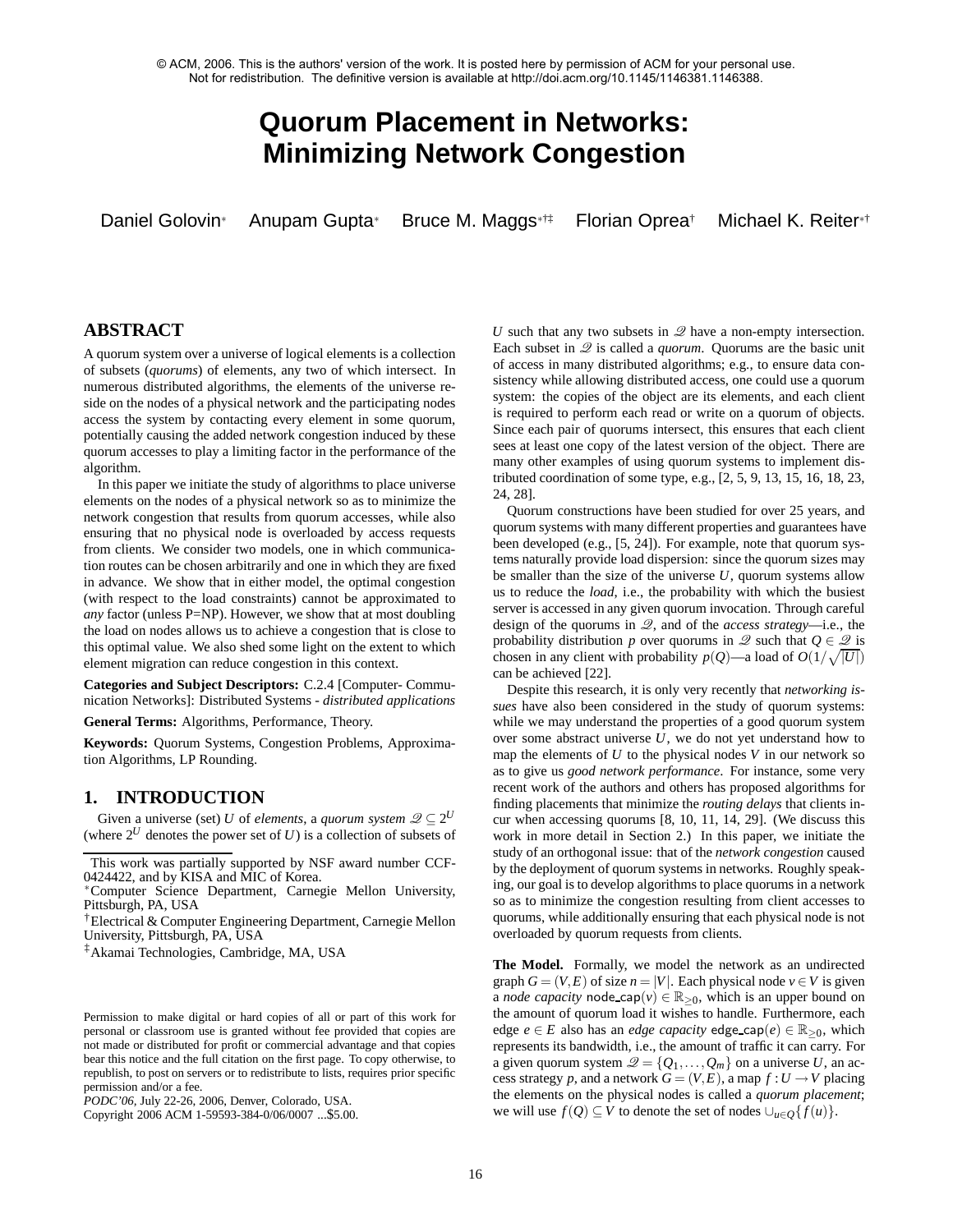We assume that the set of clients accessing the quorums in  $\mathscr Q$ is just the node set *V*. To make the explanations simpler, we will assume that each of the clients  $v \in V$  generates requests at some *rate r<sub>v</sub>* with  $\sum_{v \in V} r_v = 1$ . It will be convenient to think of the rate  $r_v$  as the probability that client  $v$  makes a request.

**The Measures of Goodness.** We are concerned with two measures in this paper: the *network congestion* caused by routing the requests from the clients to the nodes hosting the quorum elements, and the *load* generated on these nodes due to processing these requests. Let us formally define these.

**Load.** Given a quorum system  $Q$  over  $U$  and an access strategy *p*, we can define the load of an element  $u \in U$  to be load(*u*) =  $\sum_{Q \in \mathscr{Q}: u \in Q} p(Q)$ . (In other words, this is the probability that the element  $u$  is accessed when using the access strategy  $p$ .) Given a placement  $f: U \to V$ , we can extend this notion of load to any node *v* by defining  $\text{load}_f(v) = \sum_{u \in U : f(u) = v} \text{load}(u)$ . Ideally, we would like  $\text{load}_f(v) \leq \text{node\_cap}(v)$  for every node  $v \in V$ .

**Congestion.** To access a quorum  $Q$ , a client  $\nu$  needs to access each member  $f(u) \in f(Q)$  individually, and has to send a request to  $f(u)$ . This access from *v* to  $f(u)$  naturally increases the traffic on the edges of some path from  $v$  to  $f(u)$ , and we would like to minimize this. We consider two models for selecting the path.

- 1. In the *arbitrary routing* model, the path used for routing in the network may be chosen arbitrarily, and hence it is convenient to model traffic between any two nodes  $v, v' \in V$  as a *flow*  $g_{v,v'}$  *:*  $E \to \mathbb{R}_{\geq 0}$ *.* (Note that each access will use a single path, but we may vary the paths used between a pair of nodes so that the average traffic on any edge is the same as in the flow.)
- 2. In the *fixed routing paths* model, the paths  $\{P_{v,v'}\}$  are specified as part of the input, and while we can define the flow  $g_{v,v}$ as before, all the flow must travel along the path  $P_{v,v'}$ . This is motivated by networks like the Internet where senders and receivers cannot control or select the paths along which their traffic travels.

Thus in either model we may define the expected traffic on any edge  $e \in E$  due to requests from a fixed node  $\nu$  to be

$$
\sum_{Q\in\mathscr{Q}}p(Q)\sum_{u\in Q}g_{v,f(u)}(e)
$$

Finally, since the node  $\nu$  is responsible for an  $r_\nu$  fraction of the requests, we can define the *average traffic* on the edge *e* to be

$$
\operatorname{traffic}_f(e) = \sum_{v \in V} r_v \sum_{Q \in \mathscr{Q}} p(Q) \sum_{u \in Q} g_{v,f(u)}(e).
$$

(This can be read thus: we choose the client  $\nu$  with probability  $r_{\nu}$ , choose a quorum *Q* with probability  $p(Q)$ , and incur a traffic of  $g_{v, f(u)}(e)$  for every  $u \in Q$ .)

Since we are always considering averages, we will usually just refer to this as the *traffic* on the edge *e*. Finally, given an edge capacity edge cap $(e)$ , the *congestion* due to the placement  $f$  is

$$
\text{cong}_{f}(e) = \text{traffic}_{f}(e) / \text{edge\_cap}(e)
$$
 (1.1)

Ideally, this quantity should be as low as possible. Indeed, the objective function we seek to minimize is the *congestion* of the placement *f*, which is defined to be the congestion of the most congested edge, namely  $\text{cong}_f = \max_{e \in E} \text{cong}_f(e)$ .

Before we proceed, note that we used a flow  $g_{v,v'}$  in the above discussion to model the flow of messages between  $\nu$  and  $\nu'$ . Given a placement *f* in the arbitrary routing model, finding a set of flows  ${g_{v,v'} }$  that minimize the congestion (1.1) subject to the placement

*f* is just a flow problem, and can be optimized in polynomial time. (Of course, the flow in the fixed-paths model is just  $P_{v,v'}$ .) Hence, the rest of the paper will focus on finding the placements *f* : whenever we refer to a "placement *f* with congestion *c*" in the arbitrary routing model, it should be taken to read "placement *f for which there exist flows*  $\{g_{v,v'}\}$  that give congestion *c*".

We are finally in a position to formally define the problem addressed in this paper:

#### **Problem 1.1 (Quorum Placement Problem for Congestion (QPPC))**

*Given a quorum system 2 over the universe U, an access strategy p*, and an undirected network  $G = (V, E)$  with capacities edge cap:  $E \to \mathbb{R}_{\geq 0}$  *and* node cap :  $V \to \mathbb{R}_{\geq 0}$  *on edges and nodes, respectively, and client access rates*  $\{r_v\}$ *, find a placement*  $f: U \to V$ *that (a) minimizes the congestion*  $\text{cong}_f$  *subject to (b)*  $\text{load}_f(v) \leq$ node cap( $v$ ) *for all nodes*  $v \in V$ .

Since we can scale the capacities on the edges, we will assume (for simplicity of exposition) that the edge congestion cong<sub>f<sup>∗</sub></sup> of the</sub> optimum placement  $f^*$  is precisely 1.

Before we present our results, let us note that all our analyses apply in the *unicast* model, where an individual request is sent to *each* element of the quorum being accessed. An alternate model (which we do not consider here) would permit *multicast* messages from the source to the quorum members. Using these multicasts clearly decreases the congestion incurred: for instance, if two quorum elements are mapped to the same physical node  $\nu$ , these co-located elements could be reached using a single message. (Moreover, the node  $\nu$  could intelligently process the information reaching these co-located elements just once, thereby incurring less load.) We leave the study of these models and optimizations for future work.

#### **1.1 Our Contributions**

As stated, the QPPC problem turns out to be highly intractable:

**Theorem 1.2** *Even determining whether a feasible solution for the QPPC exists (in either model) is NP hard if we do not allow any node capacities to be violated.*

We go on to show a number of approximation results for the QPPC problem if we are allowed to violate the node capacities by at most a factor of two. We use the following notation: if  $f^*$  is the optimal solution to a QPPC instance (that satisfies the load constraints), then *an*  $(\alpha, \beta)$ *-approximation* is a placement *f* such that cong  $f \leq$  $\alpha \cdot \text{cong}_{f^*}$  and load  $f(v) \leq \beta \cdot \text{node\_cap}(v)$  for all nodes  $v$ .

#### **Theorem 1.3 (Approximations for Arbitrary Routing)** *For*

*any instance of QPPC in the arbitrary routing model, we can find an* (*O*(log<sup>2</sup> *n*loglog*n*),2) *- approximation in polynomial time. If the graph G is a tree, we obtain a* (5,2)*-approximation.*

#### **Theorem 1.4 (Approximations for Fixed Paths)** *Given an*

*instance of QPPC in the fixed routing paths model, we can find an*  $(O(\frac{\eta \cdot \log n}{\log \log n}), 2)$ *-approximation in polynomial time, where*  $\eta$  *is the size of*  $\{[\log(\text{load}(u))] | u \in U\}$ *. For example, if there exists an N such that*  $\text{load}(u) \in [1/N, 1]$  *for all*  $u \in U$ *, then the algorithm above*  $yields$  an  $(O(\frac{\log N \log n}{\log \log n}), 2)$ *-approximation.* 

**Our Techniques.** The basis of the algorithm for the arbitrary routing model QPPC lies in a reduction of the problem to the case in which the graph is a tree *and there is only one client in the system* (i.e., there is a node *v* with  $r_v = 1$ ). This reduction uses some of the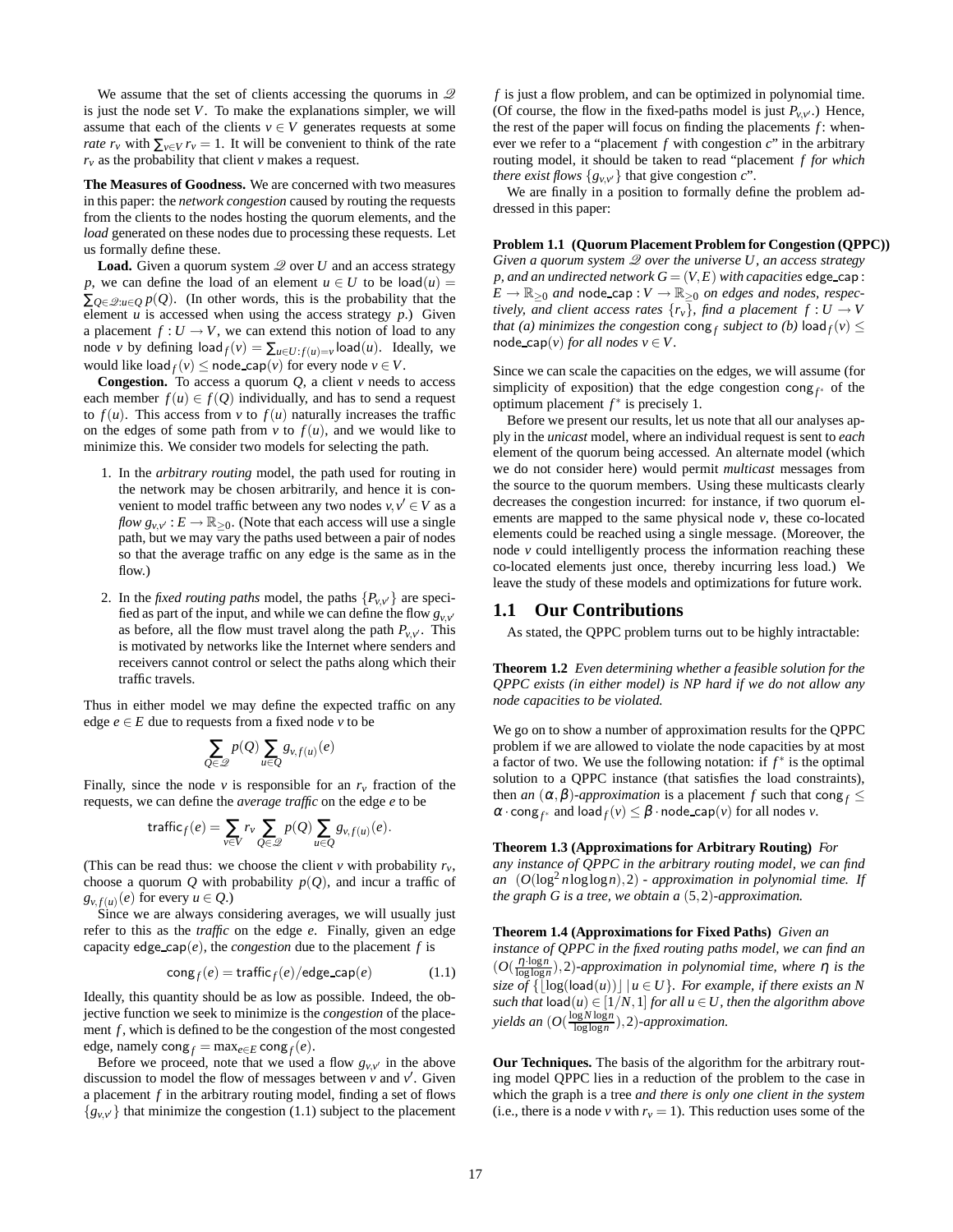properties of quorum systems, combined with the general graph decomposition result of Räcke [25]; however, it costs us a factor of  $O(\log^2 n \log \log n)$  in the congestion. For the single-client tree case, we give an approximation algorithm by first writing an integer programming formulation, and then rounding its linear-programming relaxation: the rounding uses an algorithm for unsplittable flows from Dinitz et al. [6], and is possibly of independent interest.

Our results for the fixed paths model use a different set of tools: we first develop an algorithm for instances where all the elements of *U* have identical ("uniform") loads. For this we use a different linear programming relaxation, and then round it using a different rounding technique that does not allow node capacities to be violated [27]. We then use this algorithm as a subroutine to solve the non-uniform case by carefully placing down sets of elements in decreasing order of their loads.

We also show hardness results for QPPC in the fixed paths model, even when the loads are all uniform. Theorem 6.1 states that it is NP-hard to approximate the congestion to any constant factor (even if we completely ignore the load constraints); in fact, we can obtain stronger inapproximability results under stronger complexitytheoretic assumptions.

Finally, we provide preliminary results regarding the utility of migration of universe elements between physical nodes of the network as a technique to further reduce congestion. The details of this analysis are included in Appendix A.

#### **2. RELATED WORK**

As mentioned above, quorum systems are well-studied; see, e.g., [1, 2, 5, 9, 18, 20, 21, 28] and the references therein. There is much less work on quorum placement problems that seek to minimize objectives that capture network performance, which we summarize here.

To the best of our knowledge, previous work on quorum placement in networks has only considered minimizing various notions of *delay* that a client incurs by accessing a quorum. Specifically, let  $d(v, v')$  denote the distance from node *v* to *v*<sup> $\prime$ </sup> in a graph  $G = (V, E)$ , and let  $\delta(v, Q) = \max_{v' \in Q} d(v, v')$  and  $\gamma(v, Q) = \sum_{v' \in Q} d(v, v')$  be the delays incurred by a node *v* when accessing a quorum  $Q \subseteq V$ in parallel and sequentially, respectively (hence the max and the sum in the two definitions). Previous work has included algorithms to design quorum systems to minimize objectives like **(a)** average delay Avg<sub>*v*∈*V*</sub>  $\left[\min_{Q \in \mathscr{Q}} \delta(v, Q)\right]$  for particular classes of graphs [8] or for arbitrary graphs [14]; **(b)** or max-delay to the closest quorum  $\max_{v \in V} \min_{Q \in \mathscr{Q}} \delta(v, Q)$  [29].

Furthermore, there has been work on finding placements of a given quorum system  $\mathscr Q$  on an arbitrary graph  $G = (V, E)$ : there is work on **(i)** designing bijections  $f: U \to V$  and  $q: V \to \mathcal{Q}$  that minimize  $\text{Avg}_{v \in V} \gamma(v, f(q(v)))$  [10], or (ii) designing a placement  $f: U \to V$  to (approximately) respect load constraints on nodes and minimize  $\text{Avg}_{v \in V}$   $[\mathbf{E}[\gamma(v, f(Q))] ]$  or  $\text{Avg}_{v \in V}$   $[\mathbf{E}[\delta(v, f(Q))]]$ , where expectations are taken with respect to the selection of *Q* according to *p* [11]. Among these, only the work in **(ii)** considers the load of the quorum system; however, it does not consider the congestion incurred by these placements, and indeed may give us fairly poor placements with respect to network congestion.

Minimizing network congestion for both specific and general networks is a problem that has received considerable attention in the past; given the impossibility of summarizing this work, we mention just some of the most important results here. Early work in this area included the seminal results of Valiant [30] and Valiant and Brebner [31] who gave randomized routing algorithms in hypercubes and meshes to get small congestion. Leighton, Makedon and Tollis then gave deterministic algorithms for meshes [17]. Linear programming relaxations and randomized rounding was first used by Raghavan and Thompson [26] to find unsplittable paths with low congestion. Single-source versions of unsplittable flow were studied by Dinitz, Garg and Goemans [6], who gave constantfactor approximation algorithms for various versions of the problem.

In a model similar to ours, Maggs et al. [19] consider a data management problem for special networks (trees, meshes, and clustered networks). In their work, clients issue read and write requests for objects, where a read request is serviced by any node holding a copy of the object, but a write request must update all copies of the object. Just as in this paper, the goal of their work is to place the objects optimally on the nodes of a network to minimize congestion. However, while their paper considered the questions behind replicating objects and the static and dynamic issues therein (i.e., how many copies of an object to maintain at any time? where to place them?), here we take a fixed quorum system and client request rates as input and try to find congestion-optimal placements that respect node capacities.

The results of Maggs et al. [19] are extended by Westermann [32] to a model in which objects are allowed to *migrate* between nodes of the network: while migrating an object increases congestion, moving the object closer to a source may eventually decrease traffic in the network. He gives a 3-competitive algorithm for congestion for trees, and extends these results to other classes of networks.

Räcke [25] further generalizes these results by giving a general method to solve a congestion problem in arbitrary graphs. His method is based on the construction of a *congestion-tree T<sup>G</sup>* that "simulates" the original graph with a polylog |*V*| factor loss in congestion; more details on this general method are given in Section 3.1.

# **3. PRELIMINARIES**

In this section, we introduce some concepts and results that will be used in developing algorithms for the QPPC problem in the arbitrary routing model. The "congestion preserving" trees of Räcke mentioned in Section 2 are directly related to the problem at hand, so we discuss them in more detail in the next section. The results on unsplittable flows in Section 3.2 will be used in rounding a linearprogramming relaxation of one of the problems we consider here.

#### **3.1 Congestion Trees**

Given an instance of a congestion-minimization problem on a general graph *G*, one may try to reduce the problem to one on a simpler graph—for instance, a tree *T*—where it is algorithmically easier to find a good solution. Of course, we would like that the tree *T* "approximates" the graph *G* well; the following definition formally states the notion of approximation we will use. Recall that a *multicommodity flow* on a graph  $G = (V, E)$  is a set  $g = \{g_i : S_i\}$  $E \rightarrow \mathbb{R}_{\geq 0}$ *}i* of flows where *g*<sub>*i*</sub> carries *d*<sub>*i*</sub> units from *s*<sub>*i*</sub> to *t*<sub>*i*</sub> (*s*<sub>*i*</sub>, *t*<sub>*i*</sub> ∈ *V*); the vector  $\{d_i\}_i$  is the *value* of the flow.

**Definition 3.1** *A tree*  $T = (V_T, E_T)$  *with edge capacities given by*  $\text{edge } \text{cap}_T : E_T \to \mathbb{R}_{\geq 0}$  *is a β-approximate congestion tree for a graph*  $G = (V, E)$  *with edge capacities* edge\_cap<sub>*G*</sub> :  $E \rightarrow \mathbb{R}_{\geq 0}$  *if:* 

- *1. The vertices of G are the leaves of T .*
- 2. For any multicommodity flow g on pairs  $\{(s_i, t_i)\}_i$  that is fea*sible on G (i.e.,*  $\sum_i g_i(e) \leq$  edge\_cap<sub>*G*</sub>(*e*) *for each e*  $\in E$ ) *there is a feasible multicommodity flow of the same value on leaves*  $\{(s_i,t_i)\}_i$  *in T*.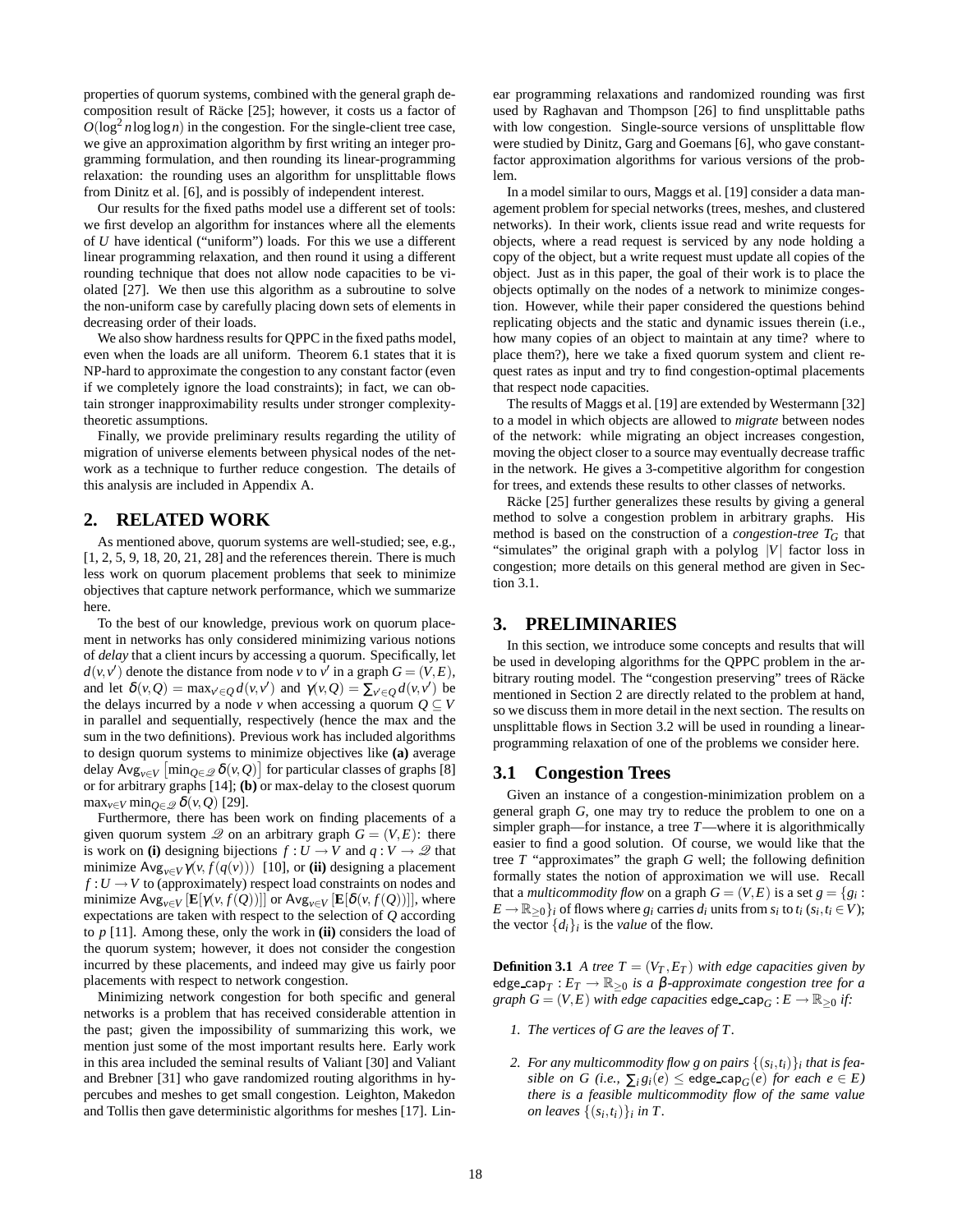*3. For any feasible multicommodity flow gT on pairs of leaves*  $\{(s_i, t_i)\}_i$  in T, there exists a multicommodity flow g on  $\{(s_i, t_i)\}_i$ *in G such that g has the same value as*  $g_T$  *<i>and*  $\sum_i g_i(e) \leq$  $\beta \times$  edge\_cap<sub>*G*</sub>(*e*) *for each e*  $\in$  *E*.

In a surprising recent result, Räcke [25] showed that one can find congestion trees for general networks with  $\beta = \text{poly}\log n$ . His initial result was existential, but subsequent results of [3, 12] made the construction algorithmic, and also improved the value of  $\beta$  to give us the following theorem.

**Theorem 3.2** *Given any undirected graph*  $G = (V, E)$ *, there exists* an  $O(\log^2 n \log \log n)$  *- approximate congestion tree*  $T_G$ *; furthermore, this congestion tree can be found in time polynomial in n and the maximum capacity of any edge (assuming edge capacities are bounded to within a fixed polynomial factor of each other).*

Working in the arbitrary routing model, we will use this result to reduce an instance of the Quorum Placement Problem for Congestion on general graphs to an instance on trees, and then we will give algorithms to solve the Quorum Placement Problem for Congestion on trees.

# **3.2 Single Source Unsplittable Flow**

In general, a flow from *s* to *t* could be *fractional*, i.e., the commodity travels on multiple paths from *s* to *t*. In contrast, an *unsplittable flow* is one that is constrained to travel only on a single path. The **Single-Source Unsplittable Flow Problem** (SSUFP), then, is specifically the following: given a directed graph  $G = (V, E)$  with edge capacities edge\_cap :  $E \to \mathbb{R}_{\geq 0}$ , a source node  $s \in V$  and *k terminals*  $t_i \in V$ , with each  $t_i$  in  $1 \leq i \leq k$  having a *demand*  $d_i$ , find a multicommodity flow from the source to the terminals such that the flow  $g_i: E \to \mathbb{R}$  from *s* to  $t_i$  (of  $d_i$  units) is unsplittable (i.e., travels on a *single path*), and the total flow on any edge *e* is  $\sum_i g_i(e) \leq$  edge cap(*e*). Note that a solution to this problem is given by a set of paths  $\{P_i\}_{i=1}^k$ , where  $P_i$  is a path from *s* to  $t_i$ .

This problem was studied by Dinitz, Garg and Goemans [6], who proved the following: given any feasible instance of the singlesource unsplittable flow problem, there is a polynomial time algorithm to obtain a set of paths  $P_i$  (one for each terminal  $t_i$ ), such that the total traffic  $\sum_{i:e \in P_i} d_i$  on any edge *e* is at most edge\_cap(*e*) +  $\max_i \{d_i\}$ . In fact, they prove a slightly stronger result, which we now state in a form most convenient to us:

**Theorem 3.3** *Given a fractional multicommodity flow that satisfies terminal demands and the edge capacities (where the flow of di units from s to ti is denoted by gi), the algorithm of Dinitz et al. [6] converts it into an unsplittable flow Pi where the total traffic over an edge e is*

$$
\sum_{i:e\in P_i} d_i \leq \text{edge\_cap}(e) + \max\{ d_i \mid g_i(e) > 0 \}.
$$

*Note that the maximum on the right hand side is only over the commodities using the edge e in the input fractional flow.*

In Section 4.2, we will use this theorem to round a fractional solution of a linear programming relaxation for the QPPC problem in the arbitrary routing model.

# **4. THE ARBITRARY ROUTING MODEL: THE SINGLE CLIENT CASE**

In this section, we present our first results for the Quorum Placement Problem for Congestion (QPPC) in the arbitrary routing model: we consider the special case when there is *only one client* in the system generating the requests. For this case, we show that it is NP-hard to approximate the congestion within *any* factor if we enforce the node capacities node cap( $v$ ). We then show that if we are allowed to violate the node capacities by a "small" amount, we can achieve a "small" congestion as well.

#### **4.1 A Hardness Result**

Let us begin by proving the following simple theorem that shows that this problem is NP-hard to approximate within *any* factor. This hardness result motivates a line of inquiry we will pursue, where we allow the node capacities to be violated by a small amount, and then try to minimize the edge congestion incurred.

**Theorem 4.1** *Finding* any *feasible solution to the Single Client case of QPPC (in either model) is NP-hard if no node capacities* node cap(*v*) *are violated.*

**Proof.** The reduction is from the PARTITION problem, an instance of which contains a set of numbers  $\{a_1, a_2, \ldots, a_l\}$  with  $\sum_i a_i = 2M$ , and the goal is to find a subset of the *ai*'s that sum to exactly *M*.

We now construct a quorum system  $\mathscr Q$  on  $l + 1$  nodes  $U = \{u_0,$  $u_1, \ldots, u_l$  with *l* quorums  $Q_i = \{u_0, u_i\}$ , and the access strategy  $p(Q_i) = a_i/2M$ . Note that  $\text{load}(u_0) = 1$  and  $\text{load}(u_i) = a_i/2M$  otherwise. Finally, let the graph  $G = (V, E)$  consist of the complete graph with 3 nodes  $\{v_0, v_1, v_2\}$ , with node capacities node cap( $v_0$ ) = 1, and node cap( $v_1$ ) = node cap( $v_2$ ) = 0.5. (The edge capacities are not relevant in this reduction.) Finally, let all the requests originate from a single client located at  $v_0$ .

Note that any feasible placement *f* that respects the node capacities must place the element  $u_0$  at the root  $v_0$ , and hence the set of elements placed at node  $v_1$  must have  $\sum_{a_i} = M$ . Thus it is NP-hard to find *any feasible placement* for this instance, let alone a placement that approximates the edge congestion.

#### **4.2 The Algorithm for the Single Client Case**

Our result for the special case of a single client works for the more general case of directed graphs. In fact, we also permit the presence of the following additional constraints:

- for each edge *e*, we can give a set of *forbidden elements* denoted by  $F_e \subseteq U$  such that traffic to any element  $u \in F_e$  is not allowed to traverse edge *e*; and
- for each node *v*, a set of forbidden elements  $F_v \subseteq U$  that cannot be placed at the node *v*. (I.e., forbidden placements *f* are those with  $f(u) = v$  for some  $u \in F_v$ .)

Let us denote by  $loadmax<sub>v</sub>$  the maximum load of any element that can be placed on *v*, i.e., loadmax<sub>*v*</sub> = max<sub>*u*∉ $F_v$ </sub> load(*u*). Similarly, let loadmax<sub>e</sub> =  $\max_{u \notin F_e} \text{load}(u)$ . We will use these quantities to parameterize the performance of the following theorem.

**Theorem 4.2** *Given a directed instance of the Quorum Placement Problem for Congestion in the arbitrary routing model, with a single client v*<sub>0</sub> *generating requests, let*  $f$ <sup>∗</sup> *be the optimal placement that respects node capacities* node cap *and achieves a congestion of* cong∗ *on the edges. We can find, in polynomial time, a placement f for which:*

- *the load* load  $f(v)$  *on any node v is at most* node\_cap(*v*) + loadmax*v, and*
- *the traffic on any edge e is at most*  $(\text{cong}^* \times \text{edge\_cap}(e))$ + loadmax*e.*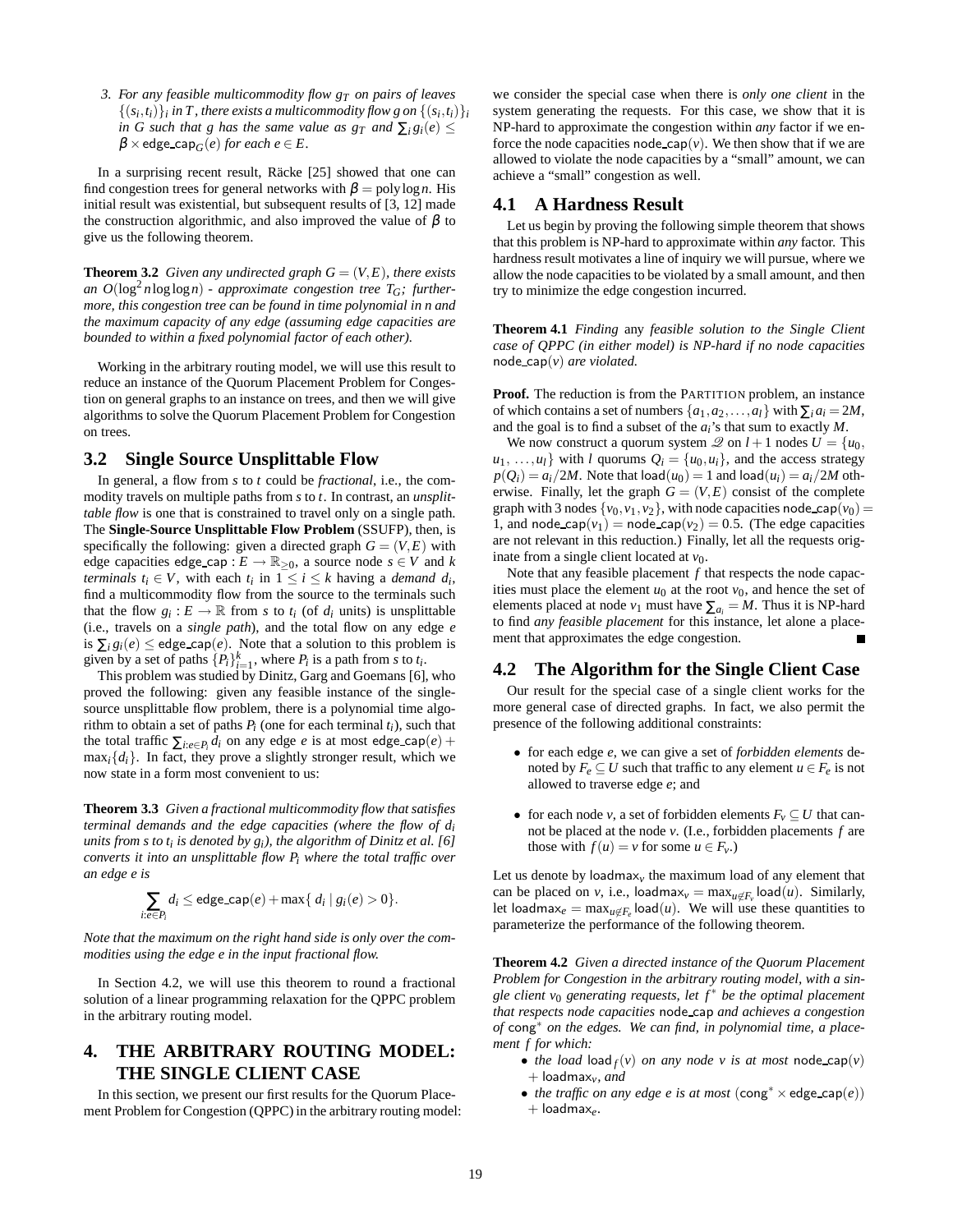**Proof.** To prove this theorem, we formulate the Quorum Placement Problem for Congestion as an integer linear program (ILP), consider its linear programming (LP) relaxation, and round a (possibly fractional) solution to this LP relaxation to an integer solution to (ILP) while losing at most  $O(\text{loadmax}(e))$  during this rounding.

Consider the following integer linear programming formulation  $(ILP)$ :

$$
\lambda^* = \text{minimize } \lambda \tag{4.2}
$$

$$
\sum_{i} x_{iu} = 1, \qquad \forall \ u \in U \tag{4.3}
$$

$$
\sum_{u} \text{load}(u) \ x_{iu} \leq \text{node\_cap}(v_i), \ \forall \ v_i \in V \tag{4.4}
$$

$$
x_{iu} = 0, \qquad \forall \ u \in F_{\nu_i} \tag{4.5}
$$

$$
\sum_{P \in \mathscr{P}_i} g_u(P) = \text{load}(u)x_{iu}, \forall u \in U, \forall v_i \in V \tag{4.6}
$$

$$
\sum_{\substack{P \in \mathcal{P}_i \\ e \in P}} g_u(P) = 0, \qquad \forall u \in F_e, \forall e \in E \tag{4.7}
$$

$$
\sum_{u \in U} \sum_{v_i \in V} \sum_{\substack{P \in \mathscr{P}_i \\ e \in P}} g_u(P) \leq \lambda \times \text{edge\_cap}(e), \ \forall \ e \in E \tag{4.8}
$$

*x*<sup>*iu*</sup> ∈ { 0, 1 },  $\forall v_i$  ∈ *V*,  $\forall u$  ∈ *U*. (4.9)

Here  $x_{iu}$  is the indicator variable for the element  $u$  being placed on node  $v_i$ ,  $\mathcal{P}_i$  is the set of paths from the client  $v_0$  to the node  $v_i$ ,<sup>1</sup>  $g_u(P)$  is the amount of traffic destined for element *u* that uses some path *P*, and  $\lambda$  is the overall congestion of the resulting solution. Since each of  $x_{iu}$  is either 0 or 1, the  $g_u(P)$ 's tell us how to send the traffic from the client  $v_0$  to the node  $v_i$  with  $x_{iu} = 1$ . (Since we do not require that the  $g_u(P)$ 's be integral, technically the above program is a mixed-integer program.)

Note that given a solution *f* to the single-client QPPC problem with congestion cong *f*, we may set  $x_{iu} = 1 \iff f(u) = v_i$  and use the flows prescribed by the given solution to obtain  $\lambda = \text{cong}_f$ , and hence this is indeed a formulation of the original problem.

Since we cannot solve this ILP optimally in polynomial time, we relax the integrality constraints: instead of (4.9), we throw in the constraint  $0 \le x_{iu} \le 1$  and solve the resulting linear program; now we have to round the resulting fractional solution  $(\lambda, x, g)$  to one where  $x_{iu} \in \{0,1\}$  for all *i* and *u*. For simplicity of exposition, we scale the edge capacities by a factor of  $\lambda$ , so that with the new edge capacities  $\lambda^* = 1$ .

**Preprocessing.** We will use the rounding scheme used for the Single-Source Unsplittable Flow Problem to round our fractional solution, and hence we first construct an instance of SSUFP. Consider the graph  $G = (V, E)$ , and let us add a new "sink" vertex *t* to it, with directed arcs  $(v_i, t)$  from each  $v_i \in V$  to this new vertex *t*, with each arc  $(v_i, t)$  having a capacity of edge\_cap $((v_i, t))$  = node\_cap( $v_i$ ). Now we create |*U*| new "terminals"  $\{t_u | u \in U\}$ , all of which are located at the "sink" node  $t$ . Define the client  $v_0$  to be the "source".

Finally, note that total amount of flow ending at  $v_i$  is equal to  $\sum_{u \in U} \sum_{P \in P_i} g_u(P_i) = \sum_u \text{load}(u) \times x_{iu}$  using equality (4.6), which by (4.4) is at most node\_cap( $v_i$ ). Thus we can take all the flow that previously ended at the node  $v_i$ , and send it on the arc  $(v_i, t)$  to the sink *t* without violating capacities. Doing this for all vertices  $v_i$ , we get a flow that for each  $u \in U$ , sends  $\text{load}(u)$  units of flow from the source  $v_0$  to the terminal  $t_u$ .

**Using SSUFP to Round the LP Solution.** Finally, we apply

Theorem 3.3 to the flow created in the above construction: the answer it returns is a set of paths  ${P_u}_{u \in U}$ , one for each  $u \in U$ , such that the flow on *e* is

$$
\sum_{u:e\in P_u} \text{load}(u) \le \text{edge\_cap}(e) + \max_{u:g_u(e)>0} \{\text{load}(u)\}. \tag{4.10}
$$

Finally, if the path  $P_u$  uses the edge  $(v_i, t)$  to reach  $t_u = t$ , define  $f(u)$  to be  $v_i$ .

**Proving the Claimed Guarantees.** Let us first consider the load load<sub>*f*</sub>( $v_i$ ), which is equal to the traffic on the arc ( $v_i$ ,*t*). Recall that edge cap $((v_i,t))$  = node cap $(v_i)$ . Also, if  $g_u((v_i,t))$  =  $\sum_{P \in \mathcal{P}_i} g_u(P)$  is non-zero, then  $u \notin F_{\nu_i}$  by the constraint (4.7), and thus loadmax<sub>*vi*</sub>  $\geq$  load<sub>*u*</sub>. Plugging these facts into (4.10) implies that  $\text{load}_f(v_i) \leq \text{node\_cap}(v_i) + \text{loadmax}_{v_i}$ , as claimed.

Now for the traffic on an edge  $e \in E$ : this was originally at most edge cap( $e$ ), and now can increase by at most loadmax<sub>e</sub> (due to the constraint (4.5)), thus proving the theorem.

# **5. THE GENERAL CASE OF QPPC IN THE ARBITRARY ROUTING MODEL**

To obtain the result for an arbitrary number of clients claimed in Section 1, we use the following strategy:

**(A) Reduce the problem to trees.** We first translate the QPPC problem on a general graph  $G$  to the  $\beta$ -approximate congestion tree  $T_G$  with  $\beta = O(\log^2 n \log \log n)$ , as guaranteed by Theorem 3.2.

It follows from the definition of a congestion tree, and the fact that the leaves of  $T_G$  correspond to nodes of the network  $G$ , that any placement  $f: U \to$  leaves( $T_G$ ) which is an  $\alpha$ -approximation for the optimal congestion in  $T_G$  corresponds to a placement  $f: U \to V(G)$ which approximates the optimal congestion in *G* to within  $\alpha \times \beta$ . (The details of this translation are given in Section 5.1.)

**(B) Reduce the problem to the single-source case.** In Section 5.2, we show that there is a placement  $f_0$  that maps all elements in *U* to a single node  $v_0$  in the tree  $T_G$  and minimizes the congestion of the tree edges. However, this placement has very high load, and since our goal is to achieve low loads in addition to a low network congestion, this solution is clearly not acceptable. However, this will be a convenient structural result for the rest of the argument.

**(C) Solve the single-source problem.** Finally, in Section 5.3, we imagine the above single-node solution  $v_0$  as a *single client generating all the requests*, and use the algorithm of Section 4 to find a good placement  $f: U \to \text{leaves}(T_G)$  for this single-client case. We show that *f* is also a "good" placement for the original set of clients in  $T_G$ , and achieves a congestion of  $\alpha \leq 5$  times the optimum.

# **5.1 Translating the QPPC Instance to a Congestion Tree**

Consider a graph  $G = (V, E)$  and a  $\beta$ -approximate congestion tree  $T_G = (V_T, E_T)$ . Recall that *V* is equal to the set of leaves of  $T_G$ , i.e.  $V = \text{leaves}(T_G)$ . Let  $f_G^*: U \to V$  be the placement in the graph *G* with the least edge congestion cong<sup>∗</sup><sub>*G*</sub>. Let  $f^*_{T_G}: U \to \text{leaves}(T_G)$ be the placement that has the least congestion over the edges of the tree  $T_G$ , and let cong<sup>\*</sup><sub>*G*</sub> be the value of this congestion. By the definition of congestion trees, it follows that  $\text{cong}_{T_G}^* \leq \text{cong}_G^*$ . Since we assumed that the optimal congestion on *G* is exactly 1, we get the following fact.

#### **Lemma 5.1** *The optimal congestion on*  $T_G$  *is at most* 1*.*

Moreover, if  $f: U \to \text{leaves}(T_G)$  is a placement with congestion at most  $\alpha \times \text{cong}_{T_G}^*$  over the edges of  $T_G$ , then *f* has congestion of at most  $(\alpha \times \beta) \times \text{cong}_{T_G}^* \leq (\alpha \times \beta) \times \text{cong}_G^*$  over the edges of *G*. This implies the following result:

<sup>&</sup>lt;sup>1</sup>Note that  $|\mathcal{P}_i|$  could be exponential in *n*; one can write an equivalent formulation of this ILP with a number of variables and constraints polynomial in *n*. However, the formulation we present here will be easier to argue about.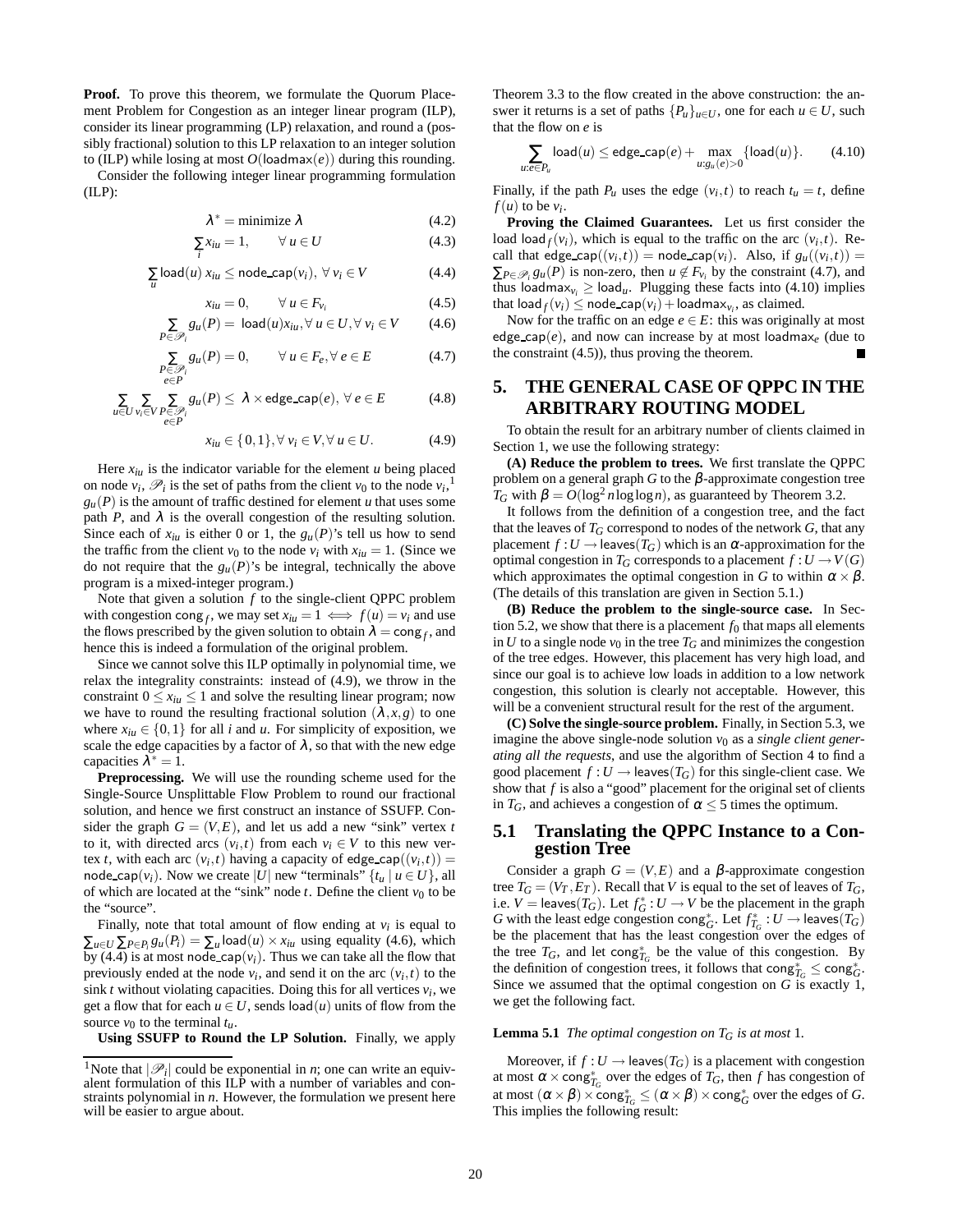**Theorem 5.2** *Any placement*  $f: U \rightarrow$  leaves( $T_G$ ) *with edge con* $g$ *estion*  $\alpha \times \text{cong}_{T_G}^*$  *over the edges of*  $T_G$  *has a congestion of*  $\alpha\beta \times$ cong∗ *G over the edges of G. In other words, a placement on the leaves of T<sup>G</sup> that is an* <sup>α</sup>*-approximation for congestion on T<sup>G</sup> is an* αβ*-approximation for congestion on G.*

Note that the above theorem only works for placements that map elements to the leaves of  $T_G$ , and as such cannot be used directly with the results of the next section.

#### **5.2 Single Node Solutions are Good on Trees**

For any node  $v \in V_T$ , let  $f_v : U \to V_T$  be the trivial placement with  $f_v(u) = v$  for all  $u \in U$ ; i.e., all the elements of *U* are placed on the single node *v*. We will show that on a tree, an optimal placement of  $(\mathcal{Q}, p)$ , provided we ignore node capacity constraints, is on a single node of the tree.

**Lemma 5.3** *Given a tree*  $T = (V_T, E_T)$  *and a placement*  $f: U \rightarrow$ *V*<sub>*T*</sub>, one can find (in polynomial time) a node  $v_0 \in V$  such that the *placement fv*<sup>0</sup> *has congestion no greater than that of f .*

**Proof.** Let  $f^{-1}(v)$  denote  $\{u \mid f(u) = v\}$ . For a node  $v \in T$ , recall that  $r_v$  was the fraction of all the requests in the system that are generated by the client *v*, and also that

$$
\begin{aligned}\n\text{load}_{f}(v) &= \sum_{u \in U : f(u) = v} \text{load}(u) \\
&= \sum_{u \in U : f(u) = v} \sum_{Q \in \mathcal{Q} : u \in Q} p(Q) \\
&= \sum_{Q \in \mathcal{Q}} p(Q) \times |f^{-1}(v) \cap Q|\n\end{aligned}
$$

is the expected number of messages that reach the node *v* (where the expectation is taken over the choice of *Q* under the access strategy *p*). It is a simple exercise to prove that there exists a node  $v_0$  in  $T$ such that each subtree  $T'$  of  $T - \{v_0\}$  has at most half the demands; i.e.,  $\sum_{v \in T'} r_v \leq \frac{1}{2} \leq \sum_{v \notin T'} r_v$ .

Consider an edge *e*, and let *T<sup>L</sup>* and *T<sup>R</sup>* be the subtrees formed by deleting *e*. Let  $r(T_L) = \sum_{v \in T_L} r_v$  be the total fraction of demands generated by clients in *TL*. The expected number of messages seen by nodes in  $T_L$  is load  $f(T_L) = \sum_{v \in T_L} \text{load}_f(v)$ . Let  $r(T_R)$ and load  $f(T_R)$  be defined similarly for the subtree  $T_R$ . Then the total congestion of the edge  $e$  under the placement  $f$  is

$$
\frac{r(T_L) \times \text{load}_f(T_R) + r(T_R) \times \text{load}_f(T_L)}{\text{edge\_cap}(e)} \tag{5.11}
$$

Without loss of generality, let  $r(T_L) \le r(T_R)$ , and hence the node  $v_0$ must lie in  $T_R$ . Thus all the messages traversing the edge  $e$  under the placement  $f_{v_0}$  go from  $T_L$  to  $T_R$ , with *e* having a congestion of  $r(T_L) \times [\text{load}_f(T_R) + \text{load}_f(T_L)]/$ edge\_cap $(e)$ ; the  $r(T_L)$ load  $_f(T_R)$ term corresponds to messages generated by nodes in *T<sup>L</sup>* which are sent across *e* under both placements, while the  $r(T_L)$ load  $f(T_L)$  term corresponds to messages generated by nodes in *T<sup>L</sup>* that are sent to nodes in *T<sup>L</sup>* under placement *f* but are sent across *e* under placement  $f_{v_0}$ . Since  $r(T_L) \le r(T_R)$ , this quantity is at most (5.11), the congestion under the placement  $f$ . Finally, we note that the node  $v_0$  can be found in linear time simply by trying all the nodes of  $T$ , which completes the proof of the lemma. Н

While this lemma tells us how to find the best quorum placement on trees, it is unsatisfying for at least two reasons. First, the node  $v<sub>0</sub>$  in the above theorem suffers all the load in the system under the placement  $f_{v_0}$ . Second, this node  $v_0$  may be an internal node of *TG*, and hence we cannot directly obtain a solution for the graph *G* by applying Lemma 5.3 on the congestion tree  $T_G$ , and then using Theorem 5.2 to translate the solution back to *G*. In the next section we provide a solution to these problems.

# **5.3 The Algorithm for General QPPC**

Consider a congestion tree  $T_G$ , let  $f^*$  be the best placement of *U* on the leaves of *T<sub>G</sub>* that respects the node capacities (i.e., load  $f^*(v) \le$ node cap(*v*) for all *v*); let cong  $f^*$  be the congestion in  $T_G$  under *f* ∗ . Let the best (single-node) placement given by Lemma 5.3 for the tree  $T_G$  be  $f_{v_0}$ , which places the entire quorum on  $v_0$ . Let the congestion incurred under this placement be cong<sub>f*v*<sup>0</sup></sub>; Lemma 5.3 shows that  $\text{cong}_{f_{v_0}} \leq \text{cong}_{f^*}.$ 

Let us show that if  $v_0$  were generating all the requests (instead of the node *v* generating requests with probability  $r_v$ ), the placement *f* ∗ would still be a fairly good placement.

**Lemma 5.4** *The congestion incurred by the placement f<sup>\*</sup> if all the requests in the system originate at v*<sub>0</sub> (*instead of at the individual*  $\textit{clients)}$  is  $\textsf{cong}_{f^*,v_0} \leq 2\textsf{cong}_{f^*}.$ 

**Proof.** Indeed, the congestion is no worse than if we use the following routing strategy for messages: let  $v_0$  choose  $Q$  according to the access strategy  $p$ , and a leaf  $\nu$  with probability  $r_{\nu}$ , and send the messages to the various nodes in  $f(Q)$  by first sending them to *v*, which forwards them on to  $f(u)$ . The first part of this indirect route incurs the same congestion as the case when *v* were generating all the  $|Q|$  messages and using the placement  $f_{v_0}$ , which is just  $\cos g_{f_{\nu_0}} \leq \cos g_{f^*}$  (by Lemma 5.3). The second part of the route incurs a further congestion of cong*<sup>f</sup>* <sup>∗</sup> , which proves the result.

Recall that cong  $f^* \leq 1$  due to Lemma 5.1. We now prove the main result for the QPPC problem on trees:

**Theorem 5.5** *There is a placement f on the leaves of the tree*  $T_G$ *that incurs a congestion of at most*  $3\text{cong}_{f^*} + 2 \leq 5$ *, and which places a load of at most* 2node cap(*v*) *on each leaf v.*

**Proof.** Let us imagine the node  $v_0$  of Lemma 5.4 to be the sole client, and use the algorithm of Section 4 to find a placement *f* on the leaves of *T<sup>G</sup>* with "low" load and congestion. Each leaf node  $\nu$  of  $T_G$  corresponds to a node of  $G$  and hence has a node capacity already defined; for each internal node  $v \in T_G$ , define the node cap( $v$ ) = 0, thus ensuring that no elements are mapped to internal nodes.

Recall that one could specify *forbidden sets* for nodes and edges in the algorithm of Section 4.2: let the forbidden set  $F_v$  for node  $v$ be the set of elements *u* with  $\text{load}(u) > \text{node\_cap}(v)$ . Also, the forbidden set  $F_e$  for a tree edge  $e$  is defined to be the set of all elements *u* such that  $\text{load}(u) > 2$ edge\_cap(*e*). Note that these settings ensure that loadmax<sub>e</sub>  $\leq$  2edge\_cap(*e*) and loadmax<sub>*v*</sub>  $\leq$  node\_cap(*v*).

Note that the placement  $f^*$  on the leaves of  $T$  is a possible solution to this instance of the single-client QPPC, having a congestion of at most 2 (due to Lemma 5.4 and Lemma 5.1) and load of at most node\_cap( $v$ ), for each  $v \in V$ . Hence, Theorem 4.2 guarantees us that (a) each node has a load of at most node\_cap( $v$ ) + loadmax<sub>*v*</sub> = 2node cap(*v*), and that (b) each edge sees a traffic of at most  $(\text{cong}_{f^*,v_0} \times \text{edge\_cap}(e)) + 2\text{edge\_cap}(e)$ , and hence the congestion is at most  $\text{cong}_{f^*,v_0} + 2 \leq 2\text{cong}_{f^*} + 2$ .

Now, since the requests are generated by the various nodes of the network and not by the single node  $v_0$ , one has to add in the extra congestion incurred by sending all the requests to  $v_0$ . By Lemma 5.3, this extra congestion is at most  $\text{cong}_{f_{v_0}} \leq \text{cong}_{f^*}.$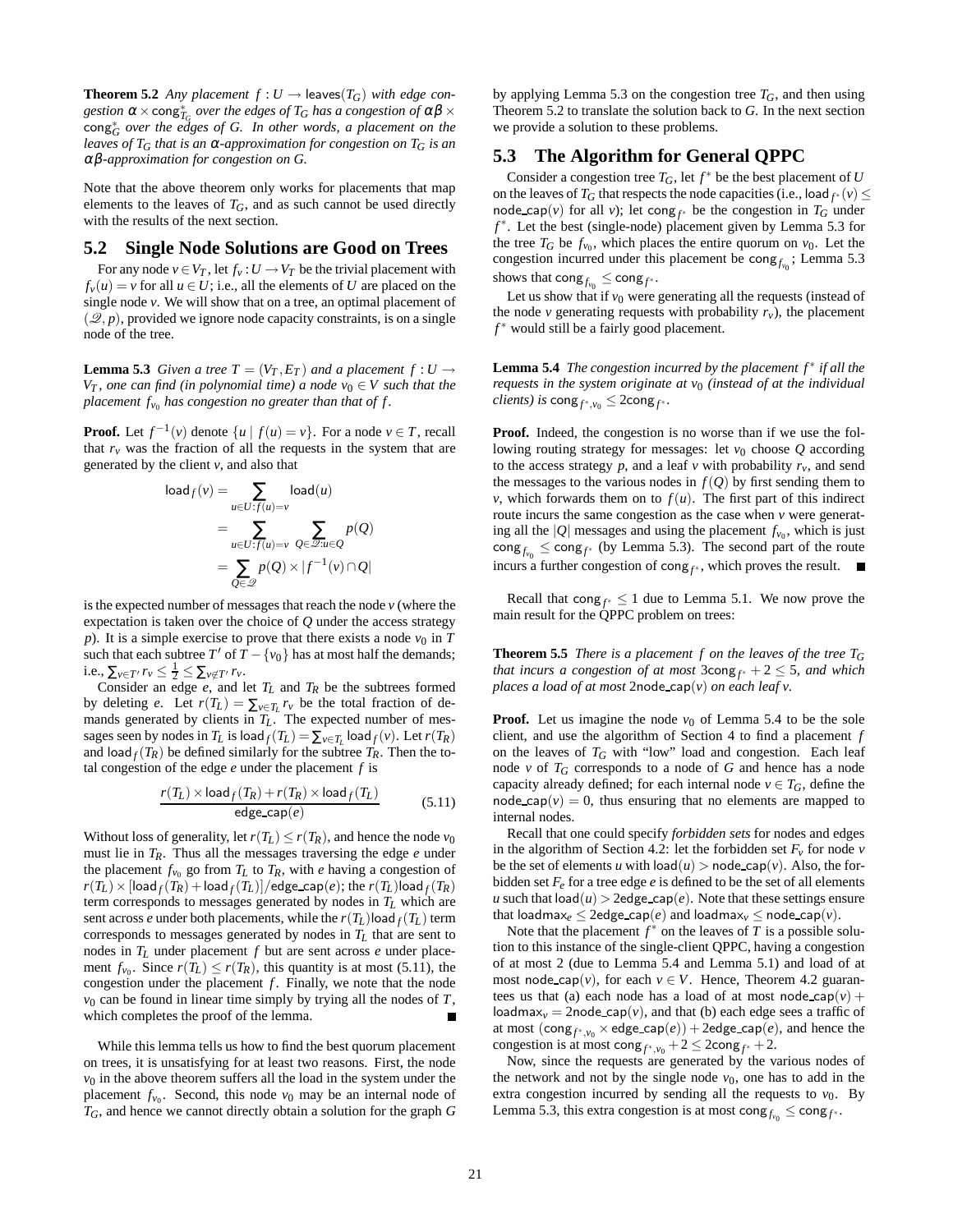Finally, putting the pieces together, the idea of conceptually "delegating" all the requests to  $v_0$  and using the placement  $f$  that (approximately) optimizes the congestion for the "source"  $v_0$  gives us the claimed congestion of  $3\text{cong}_{f^*} + 2 \le 5$  (since  $\text{cong}_{f^*} \le 1$  by Lemma 5.1).

Now combined with the results of Section 5.1, we get the result for general graphs.

**Theorem 5.6** *Given an instance of QPPC on general graphs, we can find a placement f that incurs on any node v a load of at most* 2node cap(*v*)*, and an edge congestion of at most* 5β *times the optimum (where* β *is the performance of the best known congestion tree).*

Since  $\beta = O(\log^2 n \log \log n)$ , this proves Theorem 1.3.

#### **6. THE FIXED ROUTING PATHS MODEL**

In this section we consider a variant of QPPC in which we are given routing paths  $P_{v,v'}$  between each pair of vertices. A node *v* generating an access to element *u* thus incurs a unit of flow on the edges of  $P_{f(u),v}$ , where *u* has been placed at node  $f(u)$ . In general, we do not require  $P_{v,v'}$  and  $P_{v',v}$  to be equal. As before, our goal is to find a placement *f* of quorum elements onto the nodes to minimize the congestion, while respecting the node capacities. First note that Theorem 1.2 applies to this variant; if we are not allowed to violate the node capacities then even finding a feasible solution is NP hard. As before, we retreat to the task of finding solutions that approximate the congestion well, but may violate the node capacities by a small multiplicative factor. However, even if we allow ourselves to ignore the node capacity constraints entirely (i.e., violate them by arbitrary factors), minimizing the congestion is still fairly inapproximable, as the following result states.

**Theorem 6.1** *In the fixed routing paths model, it is NP hard to capproximate the minimum congestion of a QPPC problem, for all c* ∈  $\mathbb N$ *, even on instances where* node\_cap(*v*) =  $\infty$  *for all v, and*  $\textsf{load}(u) = \textsf{load}(u') \text{ for all } u, u' \in U.$  Furthermore, unless  $\textsf{NP} \subseteq$ **ZPTIME**  $\left(n^{O((\log \log(n))^2)}\right)$ , it is NP hard to  $o(\sqrt{\log \log(n)})$  - ap*proximate the minimum congestion QPPC solution, even on instances where*  $\text{node\_cap}(v) = \infty$  *for all v, and*  $\text{load}(u) = \text{load}(u')$ *for all*  $u, u' \in U$ .

**Proof.** Recall that for a vector *x*,  $||x||_p := (\sum_i x_i^p)^{1/p}$ , and  $||x||_{\infty} =$  $\max_i \{x_i\}$ . The proof proceeds along similar lines as the proof of hardness of the Vector Scheduling problem given by Chekuri and Khanna [4]. We reduce Independent Set to QPPC instances with node\_cap $(v) = \infty$  for all *v*, and  $\text{load}(u) = \text{load}(u')$  for all  $u, u' \in U$ . For a graph *G*, let  $\alpha(G)$  be the size of the largest independent set in *G*, and let  $\omega(G)$  be the size of the largest clique in *G*. Lemma 6.2 states that  $\alpha(G) \geq \frac{1}{2e} n^{1/\omega(G)}$ , where *G* has *n* vertices. Now consider the following multi-dimensional packing problem (MDP): given  $A \in \{0,1\}^{d \times n}$  and  $k \le n$ , minimize  $||Ax||_{\infty}$  such that  $x \in \{0,1\}^n$  and  $||x||_1 = k$ . We can reduce MDP to QPPC instances with  $\text{load}(u) = \text{load}(u')$  for all  $u, u' \in U$  in an approximation preserving fashion as follows. We construct a quorum system on *k* elements with uniform load. We add *d* vertex disjoint edges of unit capacity, one for each row of the matrix *A*, as well as two sources of quorum accesses, *s*<sup>1</sup> and *s*2. Partition of columns of *A* into sets  $S_1, S_2, \ldots, S_r$  using the natural equivalence relation on the column vectors, and add a vertex  $v_i$  for each  $S_i$  with node cap( $v_i$ ) =  $|S_i|$ . Note that if  $|S_i| = k$ , we can set node\_cap( $v_i$ ) =  $\infty$ . We also add

a bottleneck edge of capacity  $1/n^2$ . We route the paths to ensure that placing an element at  $v_i$  is like selecting a column in  $S_i$  (add some infinite capacity edges to the graph as needed). Finally, we ensure that no elements are placed at nodes other than  $\{v_1, \ldots, v_r\}$ by routing paths to these other nodes through the bottleneck edge.

Note that since we want to restrict ourselves to MDP instances that reduce to QPPC instances with uniform load and node cap( $v$ ) = ∞ for all *v*, we require the matrix *A* to satisfy the following property: if  $\vec{a}$  is column vector of *A*, then *A* must have at least  $k - 1$ other column vectors that equal  $\vec{a}$ .

We now proceed by reducing Independent Set to such MDP instances. Let *G* be an Independent Set instance on *n* nodes. Fix parameters  $k$  and  $B$ . We construct a matrix  $A'$  with  $n$  columns, corresponding to each node of *G*. For each clique *C* in *G* of size  $B + 1$ or smaller, add a row *C* to *A'* such that  $a'_{C,\nu} = 1$  if  $\nu \in C$ , and zero otherwise. Now construct a matrix *A* with *kn* columns, consisting of *k* copies of each column of *A'*. Call  $x \in \{0,1\}^{kn}$  *valid* if  $||x||_1 = k$ . Note that if  $||Ax||_{\infty} > 1$  for all valid *x*, then  $\alpha(G) < k$ . Furthermore, if there exists a valid *x* such that  $||Ax||_{\infty} \leq B$ , then  $\alpha(G) \geq \frac{1}{2e}k^{1/B}$ . To prove this, consider a graph  $G'$  that is constructed from  $G$  by replacing each node *v* of *G* with a clique  $C_v$  of size *k*, and adding all edges in  $C_v \times C_{v'}$  to *G*<sup> $\prime$ </sup> whenever  $(v, v')$  is an edge of *G*<sup> $\prime$ </sup>. Clearly,  $\alpha(G) = \alpha(G')$ . Note that since  $||Ax||_{\infty} \leq B$ , the subgraph  $G'_x$  of  $G'$ induced on  $\{v \mid x_v = 1\}$  has  $\omega(G'_x) \leq B$ , so

$$
\alpha(G'_x) \ge \frac{1}{2e}|V[G'_x]|^{1/\omega(G'_x)} \ge \frac{1}{2e}|V[G'_x]|^{1/B} = \frac{1}{2e}k^{1/B} \qquad (6.12)
$$

and clearly,  $\alpha(G) = \alpha(G') \geq \alpha(G'_x)$ .

Given a  $\rho$ -approximation for MDP on these instances (obtained from a  $\rho$  approximation for QPPC on uniform load, infinite node capacity instances), we approximate Independent Set on *G* as follows. Set  $k := n^{\rho/(\rho+1)}$ ,  $B := \rho$ , and construct matrix *A* accordingly. Let *x* be the output of the MDP algorithm. If  $||Ax||_{\infty} > B$ , output one, otherwise output  $\frac{1}{2e}k^{1/B}$ . The output is always at most  $\alpha(G)$  by equation 6.12. Furthermore, in the first case  $||Ax||_{\infty} > 1$ for all valid  $x$ , since we used a  $\rho$ -approximation for MDP, and thus  $\alpha(G) < k$ . In the latter case,  $\alpha(G) \leq n$  trivially, so we have a max{ $k$ ,*en*/ $k^{1/B}$ } = 2*e* · ( $n^{1-\frac{1}{B}}$ )-approximation. (Note that the reduction takes  $poly(n^{\rho})$  time.) Combining this reduction with known hardness results for Independent Set (see [7] and references therein), completes the proof.

**Lemma 6.2** *In any undirected graph G on n nodes,*  $2e \cdot \alpha(G) \ge$  $n^{1/\omega(G)}$  where  $\alpha(G)$  is the size of the largest independent set in G, *and*  $\omega(G)$  *is the size of the largest clique in G.* <sup>2</sup>

**Proof.** Suppose for a contradiction that  $n > (2e \cdot \alpha(G))^{\omega(G)}$ . Using the well known Erdös-Szekeres bound on the Ramsey number  $R(s,t)$ , namely  $R(s,t) \leq {s+t-2 \choose s-1}$ , we conclude that

$$
n > (2e \cdot \alpha(G))^{ \omega(G)} \ge \binom{\alpha(G) + \omega(G)}{\omega(G)} \ge R(\alpha(G) + 1, \omega(G) + 1)
$$

Thus, by the definition of  $R(\cdot, \cdot)$ , *G* has an independent set of size  $\alpha(G) + 1$  or a clique of size  $\omega(G) + 1$ , which yields the desired contradiction.

We now develop an approximation algorithm for QPPC in the fixed paths model, starting with instances with uniform element loads.

<sup>2</sup>We note that stronger versions of this lemma exist, and a similar lemma is stated without proof in [4], however this version is sufficient for our purposes.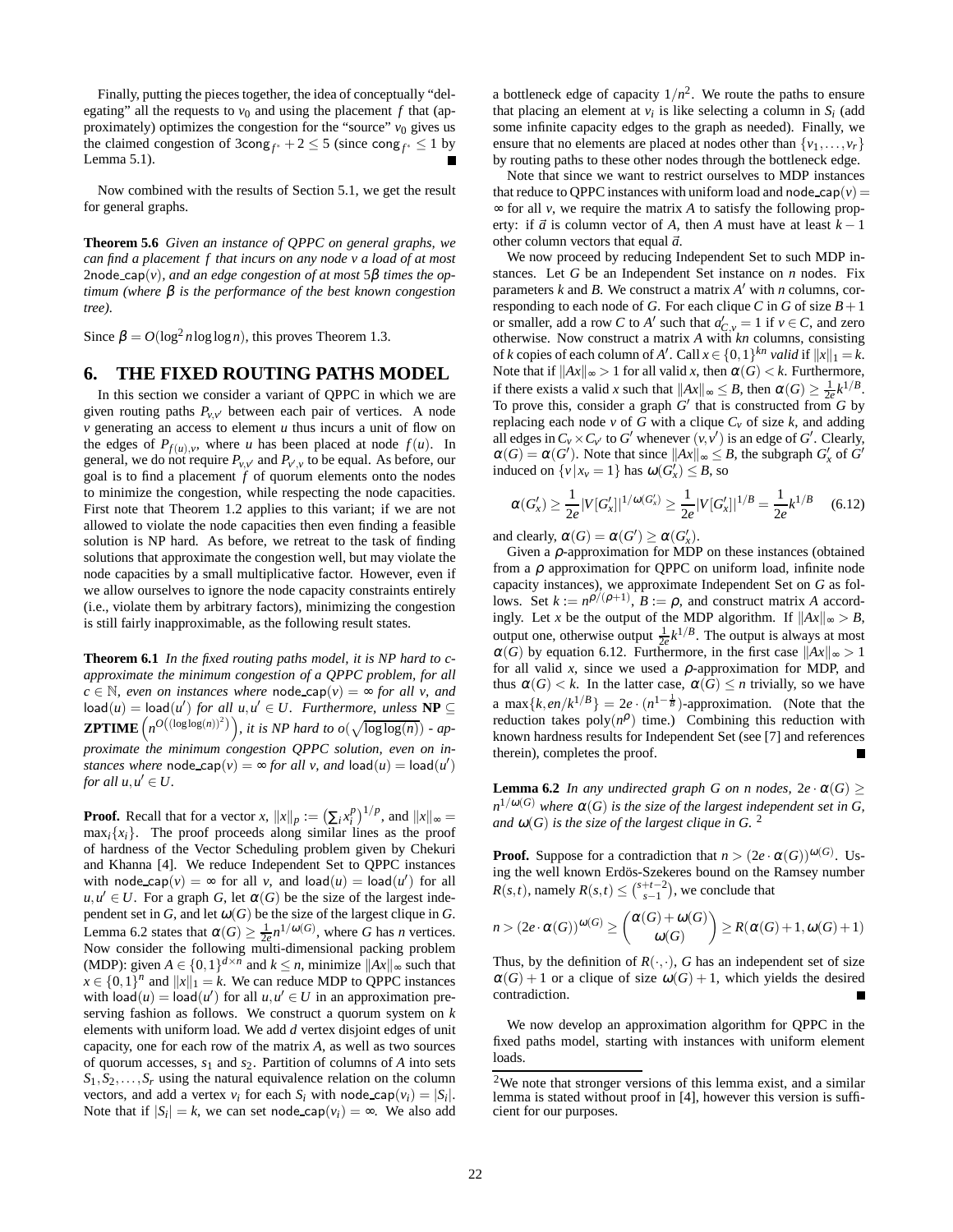# **6.1 Uniform Element Loads**

**Theorem 6.3** *There is a polynomial time randomized algorithm that, given an instance of the QPPC problem in the fixed routing*  $p$ aths model in which  $\textsf{load}(u) = \textsf{load}(u')$  for all  $u, u' \in U$ , yields a (*O*(log*n*/log log*n*),1)*-approximation.*

We reformulate the QPPC problem in the fixed paths model with uniform elements loads as follows. Assume WLOG that for each  $u \in U$ , load $(u) = l$ . Consider placing a logical element *u* at a node *v*. Since the loads are uniform, placing any logical element at *v* results in the same increase in congestion to the edges of the network. We represent this as a vector  $c_v \in \mathbb{R}^{|E|}$ , where the coordinates are indexed by edges. Thus coordinate  $e$  of  $c<sub>v</sub>$  is the expected congestion incurred by placing an element at  $v$ . For each  $v$ , suppose we can place at most  $h(v) := \left| \frac{\text{node\_cap}(v)}{l} \right|$  logical elements at *v* while respecting the node capacities. Consider a matrix *A* that has exactly  $b := \sum_{v} h(v)$  columns, consisting of  $h(v)$  copies of  $c_v$  for each *v*. We say these  $h(v)$  columns are *associated* with *v*. Our variant of the QPPC problem thus becomes

**minimize** 
$$
||Ax||_{\infty}
$$
 **s.t.**  $x \in \{0,1\}^b$  and  $||x||_1 = |U|$ 

We say that *x selects* columns *i* for which  $x_i = 1$ , and for each column associated with  $\nu$  that  $x$  selects, we place a logical element at *v*. We call the resulting assignment  $f<sub>x</sub>$ . It is easy to encode this formulation as an ILP and take the LP relaxation.

$$
\lambda^* = \text{minimize } \lambda \n\lambda \geq \sum_j a_{ij} x_j \quad \forall i \n\sum_j x_j = |U| \n x_j \in [0,1] \quad \forall j
$$

To solve this LP we can start by guessing the optimal congestion <sup>3</sup> cong<sup>\*</sup>, and remove all columns containing any entry  $a_{ij}$  > cong∗ from the matrix *A*. We then solve the resulting LP, and apply the rounding scheme of Srinivasan [27] to the resulting optimal fractional solution *x* to get an integral vector *y*.

Using this rounding procedure, Srinivasan guarantees that  $||y||_1 =$ |*U*|, and for all vectors *a* such that  $a_j \in [0,1]$  for all *j*, and for all  $\delta \geq 0$  and  $\mu \geq \mathbf{E} \big[ \sum_j a_j y_j \big]$ 

$$
\mathbf{Pr}\big[\sum_{j} a_j y_j \ge \mu(1+\delta)\big] \le \left(\frac{e^{\delta}}{(1+\delta)^{1+\delta}}\right)^{\mu} \tag{6.13}
$$

As before, we can scale the values  $a_{ij}$  by  $1/\text{cong}^*$ , so that the optimal congestion becomes one, and each  $a_{ij} \leq 1$ . We can apply then equation 6.13 to bound the congestion on a fixed edge *i*. Note that  $\mathbf{E}[\sum_j a_{ij}y_j] = \sum_j a_{ij}x_j \leq 1$ , since the optimal congestion is one, so we set  $\mu = 1$ . For any constant *c*, we can apply equation 6.13 with some  $\delta = \Theta(\log n / \log \log n)$  to prove that the congestion on edge *i* exceeds the optimal congestion by more than an additive factor of  $\delta$  with probability at most  $1/n^c$ . Taking a union bound over the edges, we infer that the congestion is  $O(\log n / \log \log n)$  with high probability. Thus the placement  $f_y$  is a  $(O(\log n / \log \log n), 1)$ approximation.

The algorithm is summarized as follows:

#### **Algorithm for uniform load instances:**

Generate matrix *A* and guess cong∗ . Remove columns *j* of *A* with  $\max_i \{a_{ij}\} > \text{cong}^*$ . Optimally solve the resulting LP to get solution *x*. Round *x* to *y* using the rounding in [27]. Output *fy*.

#### **6.2 The General Case**

Here, let  $\mathscr A$  be any algorithm for uniform load instances. If  $\mathscr A$ is the algorithm given above, we suppose it is given its guess for cong∗ as part of its input.

**Algorithm for general instances:** Guess  $\kappa = \text{cong}^*$ . For each  $u \in U$ , round load(*u*) down to the nearest power of two. Call the result  $\text{load}'(u)$ . Let  $L := \{\textsf{load}'(u) \, | \, u \in U\}.$ For each  $l \in L$ , in decreasing order of size  $\mathsf{Run} \mathscr{A}$  on  $U_l := \{u \in U \mid \mathsf{load}'(u) = l\},\$ using  $\kappa$  as the input guess if needed. Place  $U_l$  as  $\mathscr A$  suggests, and decrease node\_cap( $\cdot$ ) accordingly. That is, if  $t$  elements of  $U_l$  are placed on *v*, decrease node\_cap $(v)$  by  $tl$ .

**Lemma 6.4** *If*  $\mathscr A$  *is a*  $(\alpha, \beta)$ *-approximation for QPPC instances with uniform load in the fixed routing paths model, then the above algorithm is a* (<sup>α</sup>|*L*|, 2β)*-approximation for general QPPC instances in the fixed routing paths model.*

**Proof.** Suppose *f* is the placement output by the algorithm. We first prove  $\text{load}_f(v) \leq 2\beta \text{node\_cap}(v)$  for each *v*. Note that it suffices to show that  $\mathsf{load}'_f(v) \leq \beta \mathsf{node\_cap}(v)$ , since  $\mathsf{load}(u) \leq 2\mathsf{load}'(u)$ for all *v*. From now on all references to load refer to load'.

Fix any *v*. Suppose  $\mathscr A$  is run on elements *u* with load'(*u*) = *l* and places *t* of them on *v*. There are two cases: either at this stage, node\_cap( $v$ )  $\geq t$ *l*, in which case we can charge the load these elements cause to the corresponding decrease in node<sub>cap</sub> $(v)$ , or else node cap( $v$ ) < *tl*. In the latter case, we know that node cap( $v$ )  $\ge$ *tl*/ $\beta$  since  $\mathscr A$  is an  $(\alpha, \beta)$  - approximation, so we can charge  $t$ *l*/ $\beta$ to node cap( $v$ ). Furthermore, since node cap( $v$ ) is reduced to zero, *v* is not assigned any additional elements later on. Thus we can charge  $1/\beta$  of the load to node\_cap(*v*), and conclude that  $\textsf{load}'_f(v) \leq \beta \textsf{node\_cap}(v).$ 

We now bound the congestion caused by each execution of  $\mathscr A$ by  $\alpha \cdot \text{cong}^*$ . To do this, it suffices to prove that the optimal congestion is at most cong<sup>\*</sup> in each instance on which  $\mathscr A$  is run. Fix an instance, say on elements with  $\text{load}'(u) = l$ , denoted  $U_l$ . All elements with larger loads have already been placed, thus reducing the node capacities at some nodes. For a placement  $f$ , node  $v$ , and *W* ⊂ *U*, let

$$
\mathsf{cap}(f, v, W) \ = \ \mathsf{node\_cap}(v) \ - \sum_{u \in W: f(u) = v} \mathsf{load}'(u)
$$

denote the remaining load at *v* after placing down *W* using *f* . Here, node\_cap(*v*) are the original input node capacities. Let  $U' := \{u \mid$  $\log d'(u) \ge 2l$ , and let *f* be the partial placement of *U'* created by the algorithm so far. Fix any optimal solution  $f^*$ . We can place down elements of  $U_l$  at nodes *v* such that cap( $f, v, U'$ ) – cap( $f^*$ ,*v*, $U' \cup U_l$ ) > 0. Specifically, we place down  $\lfloor (cap(f, v, U')) \rfloor$  $-$  cap( $f^*$ , *v*,  $U' \cup U_l$ ))/*l* such elements at *v*. It remains to show that we can place all of  $U_l$  down this way. To see this, first note that, by a simple volumetric argument,

$$
\sum_{v} \big(\textsf{cap}(f,v,U') - \textsf{cap}(f^*,v,U' \cup U_l)\big) = l \cdot |U_l|
$$

<sup>&</sup>lt;sup>3</sup>If guessing cong<sup>\*</sup> requires too much nondeterminism, it is sufficient to guess  $t = \left\lceil \log_{(1+\varepsilon)}(\text{cong}^*) \right\rceil$ , for any  $\varepsilon > 0$ , and use  $(1 + \varepsilon)^t$  as an estimate for cong<sup>\*</sup>. This increases the bound on congestion by a factor of  $1+\varepsilon$ .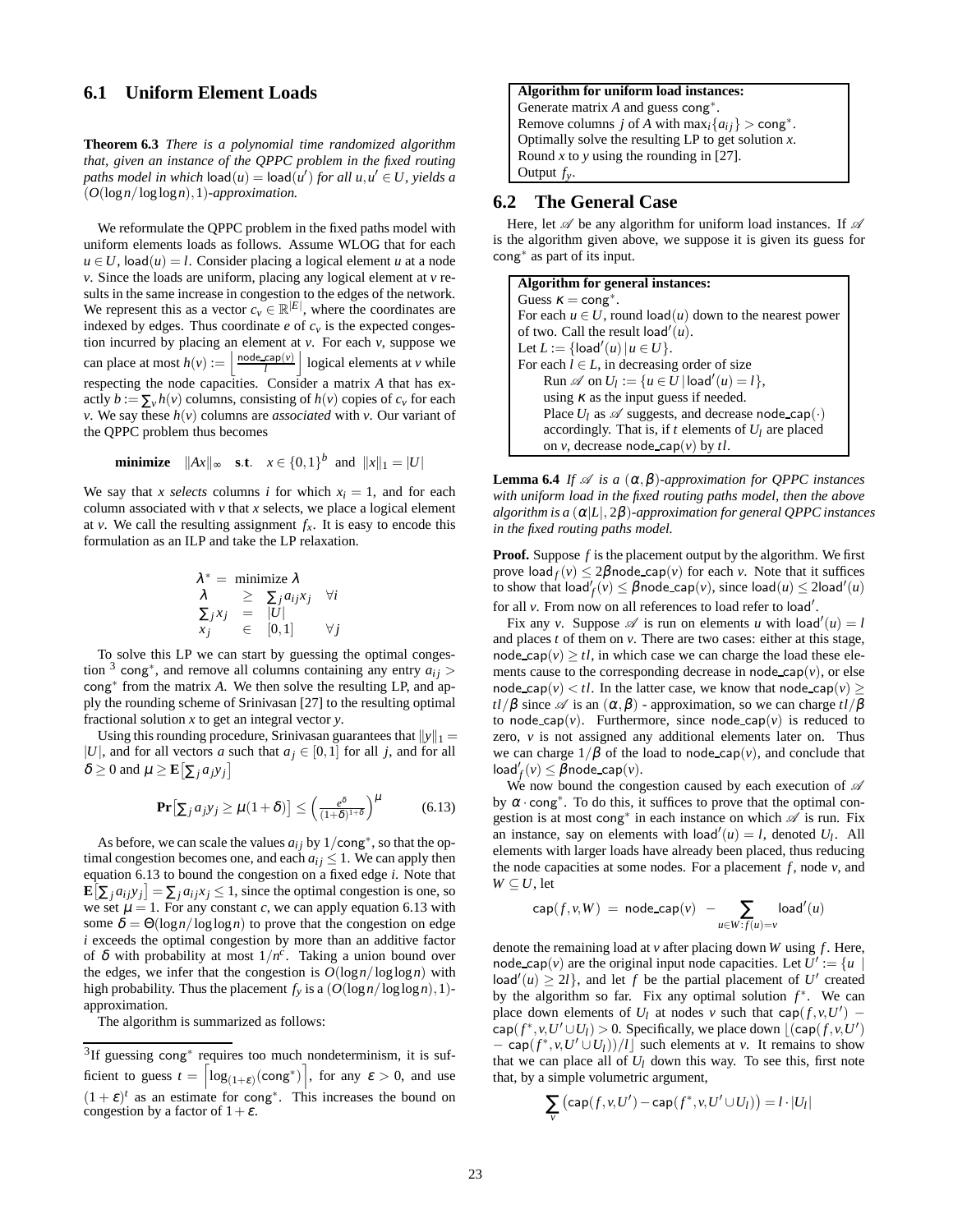Next, observe that  $cap(f, v, U') - cap(f^*, v, U' \cup U_l)$  is always a multiple of *l*, since all elements of  $U'$  and  $U_l$  have loads that are multiples of *l*. (Note how we have used the fact that the loads  $load'(u)$  are multiples of two.) Combining these two facts, we see that we can pack  $U_l$  in node capacity occupied by elements of  $U' \cup$  $U_l$  under placement  $f^*$ , while respecting node capacity constraints (with respect to load<sup>'</sup>), no matter how  $f$  placed down  $U'$ . Having done this, it is clear that the resulting congestion due to placing *U<sup>l</sup>* is no more than cong∗ .

Since the congestion due to  $\mathscr A$  on each instance is at most  $\alpha$ . cong<sup>\*</sup>, we conclude that all executions of Ø together contribute congestion at most  $|L| \cdot \alpha \cdot \text{cong}^*$ .

Note that  $|L| = |\{\lfloor \log_2(\text{load}(u)) \rfloor | u \in U\}| = \eta$ , so using the algorithm given above for  $\mathscr A$ , with  $\alpha = O(\log n / \log \log n)$  and  $\beta =$ 1, we complete the proof of Theorem 1.4.

# **7. CONCLUSIONS**

In this paper we studied the problem of placing the elements of a universe *U* underlying a quorum system  $\mathscr Q$  on a network *G* in a way that minimizes congestion due to quorum accesses, while respecting the computing capacity of each network node. We considered this problem in two models, differing on the basis of whether communication routes are fixed or can be chosen. We showed that in either case, this problem cannot be approximated to within *any* factor (unless P=NP). However, by allowing doubling of the capacity of each node, we present efficient approximation algorithms for this problem in both models.

# **8. REFERENCES**

- [1] Y. Amir and A. Wool. Optimal availability quorum systems: theory and practice. *Inf. Proc. Lett.*, 65(5):223–228, 1998.
- [2] D. Barbara and H. Garcia-Molina. The reliability of voting mechanisms. *IEEE Trans. Comput.*, 36(10):1197–1208, 1987.
- [3] M. Bienkowski, M. Korzeniowski, and H. Räcke. A practical algorithm for cosntructing oblivious routing schemes. In *Fifteenth ACM Symposium on Parallelism in Algorithms and Architectures*, pages 24–33, 2003.
- [4] Chandra Chekuri and Sanjeev Khanna. On multi-dimensional packing problems. In *SODA '99: Proceedings of the Tenth Annual ACM-SIAM Symposium on Discrete Algorithms*, pages 185–194, 1999.
- [5] S. Y. Cheung, M. H. Ammar, and M. Ahamad. The grid protocol: A high performance scheme for maintaining replicated data. *Knowledge and Data Engineering*, 4(6):582–592, 1992.
- [6] Y. Dinitz, N. Garg, and M. X. Goemans. On the single-source unsplittable flow problem. *Combinatorica*, 19(1):17–41, 1999.
- [7] Lars Engebretsen and Jonas Holmerin. Towards optimal lower bounds for clique and chromatic number. *Theor. Comput. Sci.*, 299(1-3):537–584, 2003.
- [8] A. Waichee Fu. Delay-optimal quorum consensus for distributed systems. *IEEE Trans. Parallel and Dist. Sys.*, 8(1):59–69, 1997.
- [9] D. K. Gifford. Weighted voting for replicated data. In *Proceedings of the 7th ACM Symposium on Operating Systems Principles (SOSP)*, pages 150–162, 1979.
- [10] S. Gilbert and G. Malewicz. The quorum deployment problem. In *8th International Conference on Principles of Distributed Systems (OPODIS'04)*, pages 218–228, 2004.
- [11] A. Gupta, B. Maggs, F. Oprea, and M.K. Reiter. Quorum placement in networks to minimize delays. In *PODC '05: Proceedings of the Twenty-Fourth Annual ACM Symposium on Principles of Distributed Computing*, pages 87–96, 2005.
- [12] C. Harrelson, K. Hildrum, and S. Rao. A polynomial-time tree decomposition to minimize congestion. In *Fifteenth ACM Symposium on Parallelism in Algorithms and Architectures*, pages 34–43, 2003.
- [13] Y. Hassin and D. Peleg. Average probe complexity in quorum systems. In *PODC '01: Proceedings of the twentieth annual ACM Symposium on Principles of Distributed Computing*, pages 180–189, 2001.
- [14] N. Kobayashi, T. Tsuchiya, and T. Kikuno. Minimizing the mean delay of quorum-based mutual exclusion schemes. *Journal of Systems and Software*, 58(1):1–9, 2001.
- [15] A. Kumar, M. Rabinovich, and R. K. Sinha. A performance study of general grid structures for replicated data. In *Proceedings 13th International Conference on Distributed Computing Systems*, pages 178–185, 1993.
- [16] L. Lamport. The part-time parliament. *ACM Trans. Comput. Syst.*, 16(2):133–169, 1998.
- [17] T. Leighton, F. Makedon, and I. G. Tollis. A 2n-2 step algorithm for routing in an nxn array with constant size queues. In *SPAA '89: Proceedings of the first annual ACM Symposium on Parallel Algorithms and Architectures*, pages 328–335, 1989.
- [18] M. Maekawa. A  $\sqrt{n}$  algorithm for mutual exclusion in decentralized systems. *ACM Trans. on Computer Systems*, 3:145–159, 1985.
- [19] B. M. Maggs, F. Meyer auf der Heide, B. Vocking, and M. Westermann. Exploiting locality for data management in systems of limited bandwidth. In *IEEE Symposium on Foundations of Computer Science*, pages 284–293, 1997.
- [20] D. Malkhi, M. K. Reiter, and A. Wool. The load and availability of Byzantine quorum systems. *SIAM J. Comput.*, 29(6):1889–1906 (electronic), 2000.
- [21] D. Malkhi, M. K. Reiter, A. Wool, and R. N. Wright. Probabilistic quorum systems. *Inf. Com.*, 170(2):184–206, 2001.
- [22] M. Naor and A. Wool. The load, capacity, and availability of quorum systems. *SIAM J. Comput.*, 27(2):423–447, 1998.
- [23] D. Peleg and A. Wool. The availability of quorum systems. *Inf. Comp.*, 123(2):210–223, 1995.
- [24] D. Peleg and A. Wool. Crumbling walls: A class of practical and efficient quorum systems. *Dist. Comp.*, 10(2):87–97, 1997.
- [25] H. Räcke. Minimizing congestion in general networks. In *IEEE Symposium on Foundations of Computer Science*, pages 43–52, 2002.
- [26] P. Raghavan and C. D. Thompson. Provably good routing in graphs: regular arrays. In *STOC '85: Proceedings of the Seventeenth Annual ACM Symposium on Theory of Computing*, pages 79–87, 1985.
- [27] Aravind Srinivasan. Distributions on level-sets with applications to approximation algorithms. In *FOCS '01: Proceedings of the 42nd IEEE Symposium on Foundations of Computer Science*, page 588, 2001.
- [28] R. H. Thomas. A majority consensus approach to concurrency control for multiple copy databases. *ACM Transactions on Database Systems*, 4(2):180–209, 1979.
- [29] T. Tsuchiya, M. Yamaguchi, and T. Kikuno. Minimizing the